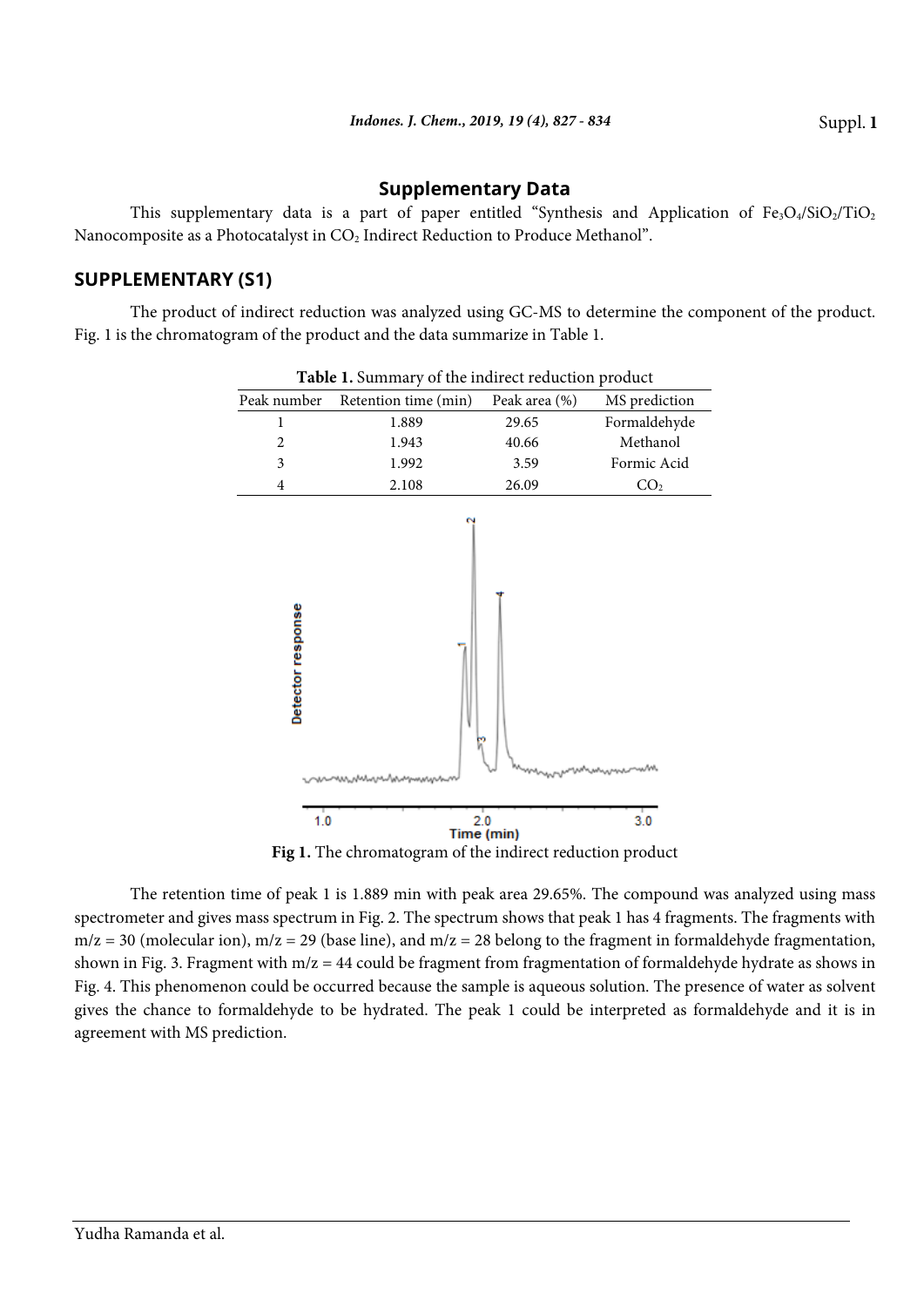

**Fig 4.** Hydrate of formaldehyde fragmentation

The retention time of peak 2 is 1.943 min with peak area 40.66%. The compound was analyzed using mass spectrometer and gives mass spectrum in Fig. 5. The spectrum shows that peak 2 has 3 major fragments. Fragments with  $m/z = 32$  (molecular ion),  $m/z = 31$  (base line) and  $m/z = 28$  belong to the fragment in methanol fragmentation shown in Fig. 6. The peak 1 could be interpreted as methanol and it is in agreement with MS prediction.



Suppl. **2**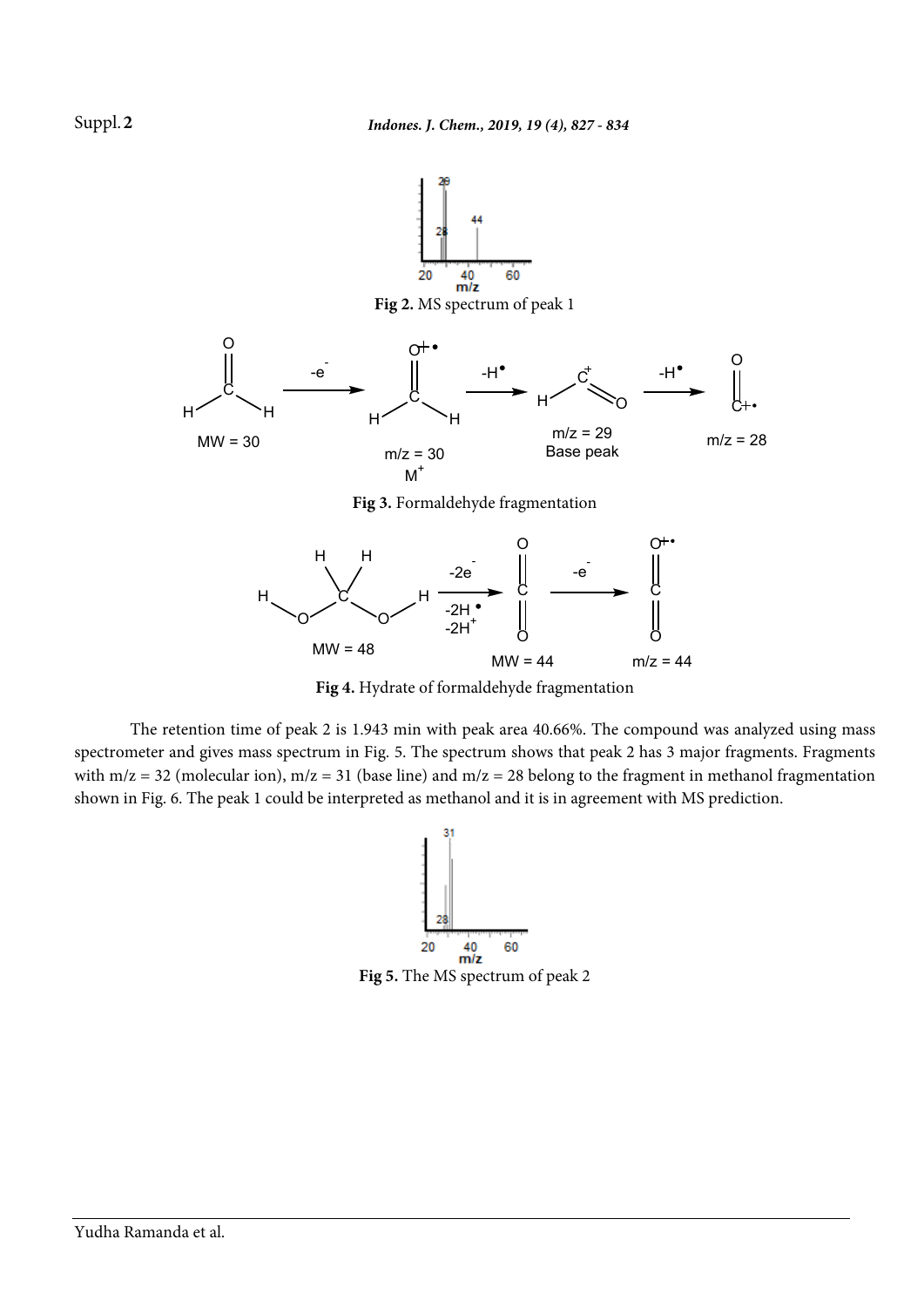

**Fig 6.** Methanol fragmentation

The time of retention of peak 3 is 1.992 min with peak area 3.59%. The compound was analyzed using mass spectrometer and gives mass spectrum in Fig. 7. That spectrum shows that peak 3 has 4 major fragments. The fragments with  $m/z = 60$  (molecular ion),  $m/z = 31$  (base line),  $m/z = 44$  and  $m/z = 28$  belong to the fragment in methyl methanoate fragmentation presented in Fig. 8. Meanwhile, the reduction of  $CO<sub>2</sub>$  could not give an ester as product. The presence of ester in the sample could be occurred because formic acid (expected product from  $CO<sub>2</sub>$ photoreduction) and methanol reacted and gives an ester as a product. The existence of methyl methanoate could be interpreted as the existence of formic acid and methanol in the sample. The methanol itself exist as peak 2 in chromatogram and emphasize the presence of formic acid as product of  $CO<sub>2</sub>$  photoreduction. Even though the spectrum more accurately interpreted as methyl methanoate, in this paper that peak will be interpreted as formic acid and it is also in agreement with MS prediction.



**Fig 7.** The MS spectrum of peak 3